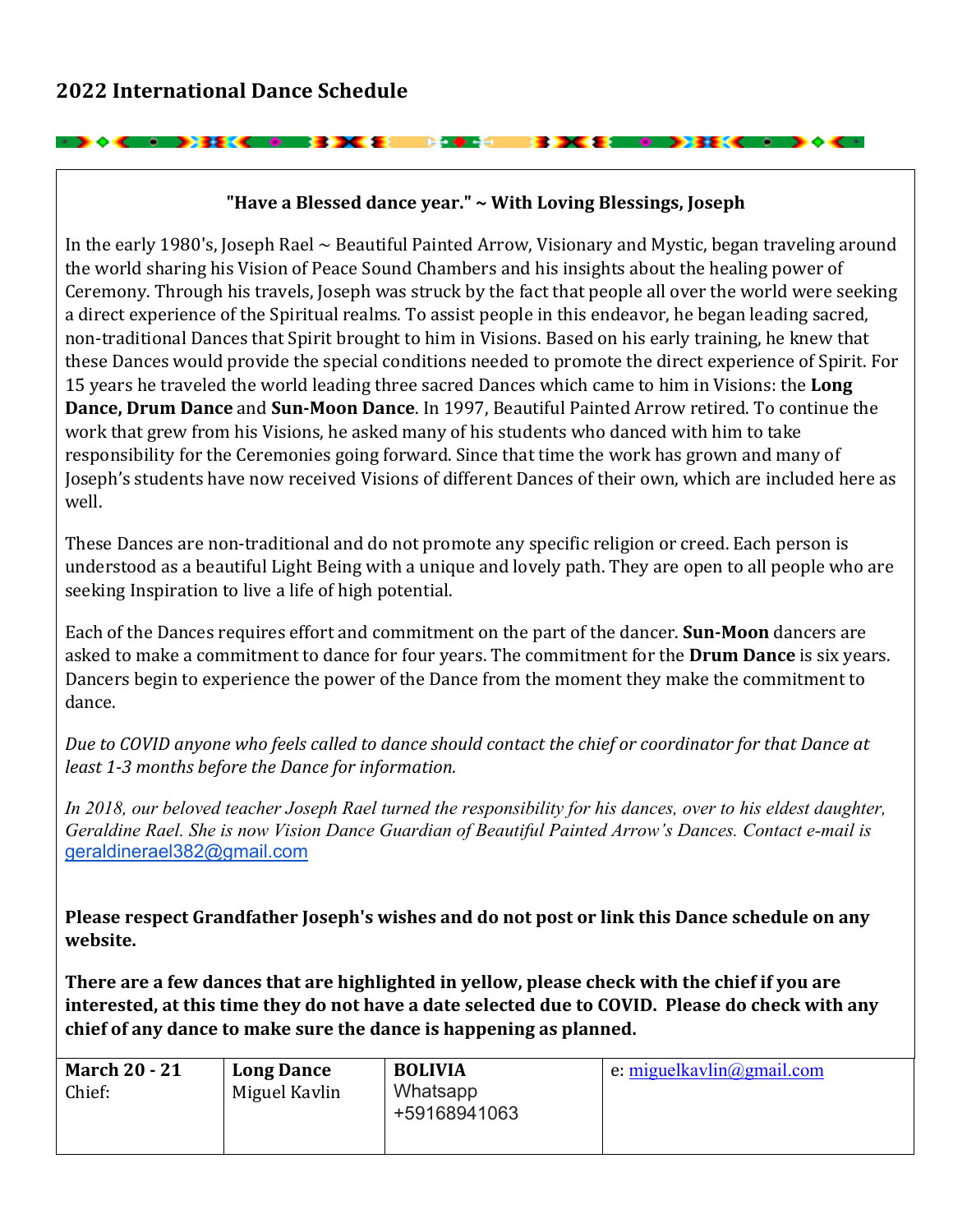| <b>April 13 - 14</b>                               | <b>Long Dance</b>                                                           | <b>CROATIA</b>                                            | e: lukahodak30@gmail.com                                 |
|----------------------------------------------------|-----------------------------------------------------------------------------|-----------------------------------------------------------|----------------------------------------------------------|
| Chief & Coord:                                     | Luka Hodak                                                                  | +385-99-2613033                                           |                                                          |
| April 14 - 17                                      | <b>Sun-Moon Dance</b>                                                       | <b>TUCSON ARIZONA</b>                                     | e: peoplegardener@gmail.com                              |
| Chief & Coord:                                     | Jane Innmon                                                                 | 484-888-2615                                              |                                                          |
| <b>April 15 - 18</b>                               | <b>Sun-Moon Dance</b>                                                       | VICTORIA, AUSTRALIA                                       | e: sevencirclesoz@gmail.com                              |
| Chief & Coord:                                     | Jennie Coles                                                                | P: 61354752141                                            |                                                          |
| April 29 - May 2                                   | <b>Drum Dance</b>                                                           | <b>WILTSHIRE, ENGLAND</b>                                 | e: oceanandscotty@btinternet.com                         |
| Chief:                                             | <b>Carlos Glover</b>                                                        | ++44(0)7546547133                                         |                                                          |
| Coord:                                             | Ocean Graham                                                                | ++44(0)7743442966                                         |                                                          |
| May 14 - 15                                        | <b>Long Dance</b>                                                           | <b>CROATIA</b>                                            | e.lukahodak30@gmail.com                                  |
| Chief & Coord:                                     | Luka Hodak                                                                  | Mob:+385/95/5192174                                       |                                                          |
| May 27 - 31                                        | <b>Sun-Moon Dance</b>                                                       | PAGOSA SPRINGS,                                           | e: geraldinerael382@gmail.com                            |
| Chief & Coord:                                     | Geraldine Rael                                                              | <b>COLORADO</b>                                           |                                                          |
| <b>June 4 - 5</b><br>Chief:<br>Co-Chief:<br>Coord: | <b>Long Dance</b><br>Angela Whittaker<br><b>Greg Smith</b><br>Joan Kruzicki | <b>RICE VIRGINIA</b><br>P: 434-607-1576                   | e: joange2@embarqmail.com<br>e. rh53mech@yahoo.com       |
| <b>June 18 - 20</b><br>Chief & Coord<br>Host:      | <b>Drum Dance</b><br><b>Lindsley Field</b><br><b>Tom Bissinger</b>          | <b>PENNSYLVANIA</b><br>P: 207-512-0744<br>P: 610-469-9029 | e: mysticheartdancer@gmail.com<br>e: tomasbiss@gmail.com |

| July $1 - 4$       | <b>Sun-Moon</b>      | <b>MANCHESTER UK</b>  | e: footyjohnw@gmail.com     |
|--------------------|----------------------|-----------------------|-----------------------------|
| Chief:             | <b>Dance</b>         |                       | e: charliewalker@onetel.com |
| Coord:             | John Wilson          |                       |                             |
|                    | Charlie Walker       |                       |                             |
| <b>July 8 - 11</b> | <b>Sun-Moon</b>      | <b>CROATIA</b>        | e: lukahodak30@gmail.com    |
| Chief & Coord:     | <b>Dance</b>         | Mob:+385/95/5192174   |                             |
|                    | Luka Hodak           |                       |                             |
| <b>July 7 - 10</b> | <b>Sun-Moon</b>      | <b>PENNSYLVANIA</b>   | e: Bjezierski1@yahoo.com    |
| Chief & Coord:     | <b>Dance</b>         | P: 856-256-0033       |                             |
|                    | Ben Jezierski        |                       |                             |
|                    |                      |                       |                             |
| July $7 - 11$      | <b>Sun-Moon</b>      | <b>TENNESSEE</b>      | e: steve.city@gmail.com     |
| Chief & Coord:     | <b>Dance</b>         | P865-300-4424         |                             |
|                    | <b>Steve Citty</b>   |                       |                             |
|                    |                      |                       |                             |
| August 5 - 8       | <b>Sun-Moon</b>      | <b>EAST GREENBUSH</b> | e: $homica@nycap.rr.com$    |
|                    | <b>Dance</b>         | <b>NEW YORK</b>       |                             |
|                    |                      | P: 518-477-1416       |                             |
| Chief & Coord:     | <b>Rick Cotroneo</b> |                       |                             |
|                    | Elisa Cotroneo       |                       |                             |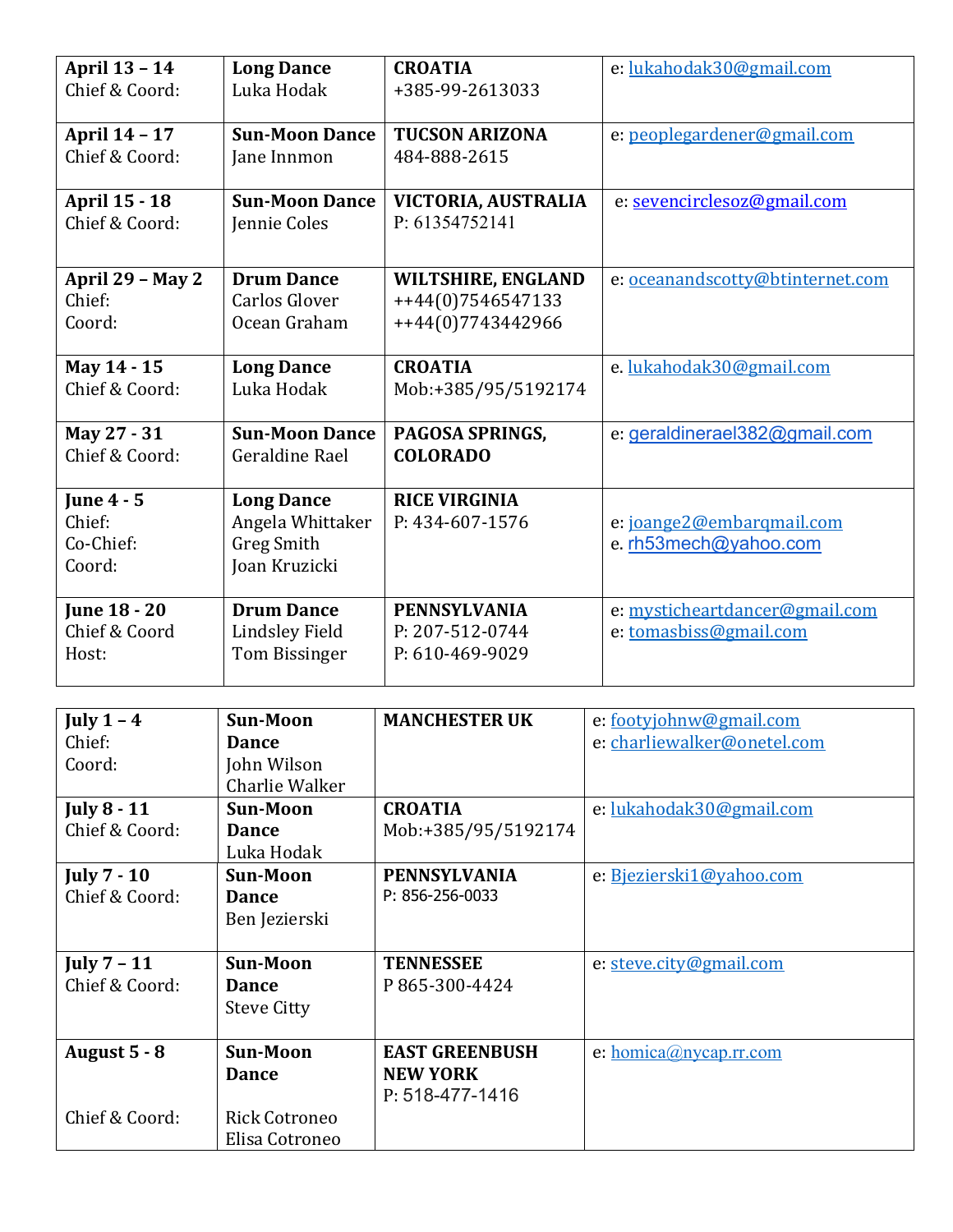| <b>August 12 - 15</b><br>Chief and Coord:                                                                                                                    | <b>Sun-Moon</b><br><b>Dance</b><br><b>Frank Hoelzer</b> | <b>COUNTY SLIGO,</b><br><b>IRELAND</b><br>P: +0892592928       | e: sunmoondance ie@yahoo.ie                           |
|--------------------------------------------------------------------------------------------------------------------------------------------------------------|---------------------------------------------------------|----------------------------------------------------------------|-------------------------------------------------------|
| <b>August 11 - 15</b><br>Chief & Coord:                                                                                                                      | <b>Sun-Moon</b><br><b>Dance</b><br>Debby Diserens       | <b>CHARLES TOWN</b><br><b>WEST VIRGINIA</b><br>P: 215-482-7085 | e: debby.diserens@gmail.com                           |
| September 2 - 4<br>Chief:                                                                                                                                    | <b>Drum Dance</b><br><b>Brenda Sue</b><br>Whitmire      | <b>TENNESSEE</b><br>P: 770-316-2025                            | e: Drum.Dance@centerforpeace.us                       |
| September 3 - 4                                                                                                                                              | <b>Long Dance</b>                                       | <b>CROATIA</b>                                                 |                                                       |
| Chief & Coord:                                                                                                                                               | Luka Hodak                                              | P: 385/95/5192174                                              | e: lukahodak30@gmail.com                              |
| September 16 -<br>19                                                                                                                                         | Woman's<br><b>Hollow Bone</b><br><b>Sun-Moon</b>        | <b>RICE VIRGINIA</b>                                           |                                                       |
| Chief & Coord:                                                                                                                                               | <b>Dance</b><br>Joan Kruzicki                           | P: 434-607-1576                                                | e: joange2@embarqmail.com                             |
| September 22 -<br>25<br>Chief & Coord:                                                                                                                       | <b>Sun-Moon</b><br><b>Dance</b><br>Jennie Coles         | MAGALIESBURG,<br><b>SOUTH AFRICA</b>                           | e: sevencirclesoz@gmail.com                           |
| September 24 -<br>25<br>Chief:<br>Coord:                                                                                                                     | <b>Long Dance</b><br>Jack Gillette<br>Jane Innmon       | <b>TUCSON ARIZONA</b><br>P: 484-598-3628<br>P: 520-204-1459    | e: gillettej@gmail.com<br>e: peoplegardener@gmail.com |
| September 24 -<br>25<br>Chief:                                                                                                                               | <b>Long Dance</b><br>Stephanie Moore                    | <b>PENNSYLVANIA</b><br>P: 484-318-3637                         | e:<br>stephaniemooremedicine@gmail.com                |
| <b>October 15 - 16</b>                                                                                                                                       | <b>Long Dance</b>                                       | <b>CROATIA</b>                                                 |                                                       |
| Chief & Coord:                                                                                                                                               | Luka Hodak                                              | P: 385/95/5192174                                              | e: lukahodak30@gmail.com                              |
| April 29 - May 1 <sup>st</sup> International Peace Chamber Gathering PO Box 687<br>Yucca Valley, CA. 92286<br>(909) 224-1750<br>eaglehearttrex@earthlink.net |                                                         |                                                                |                                                       |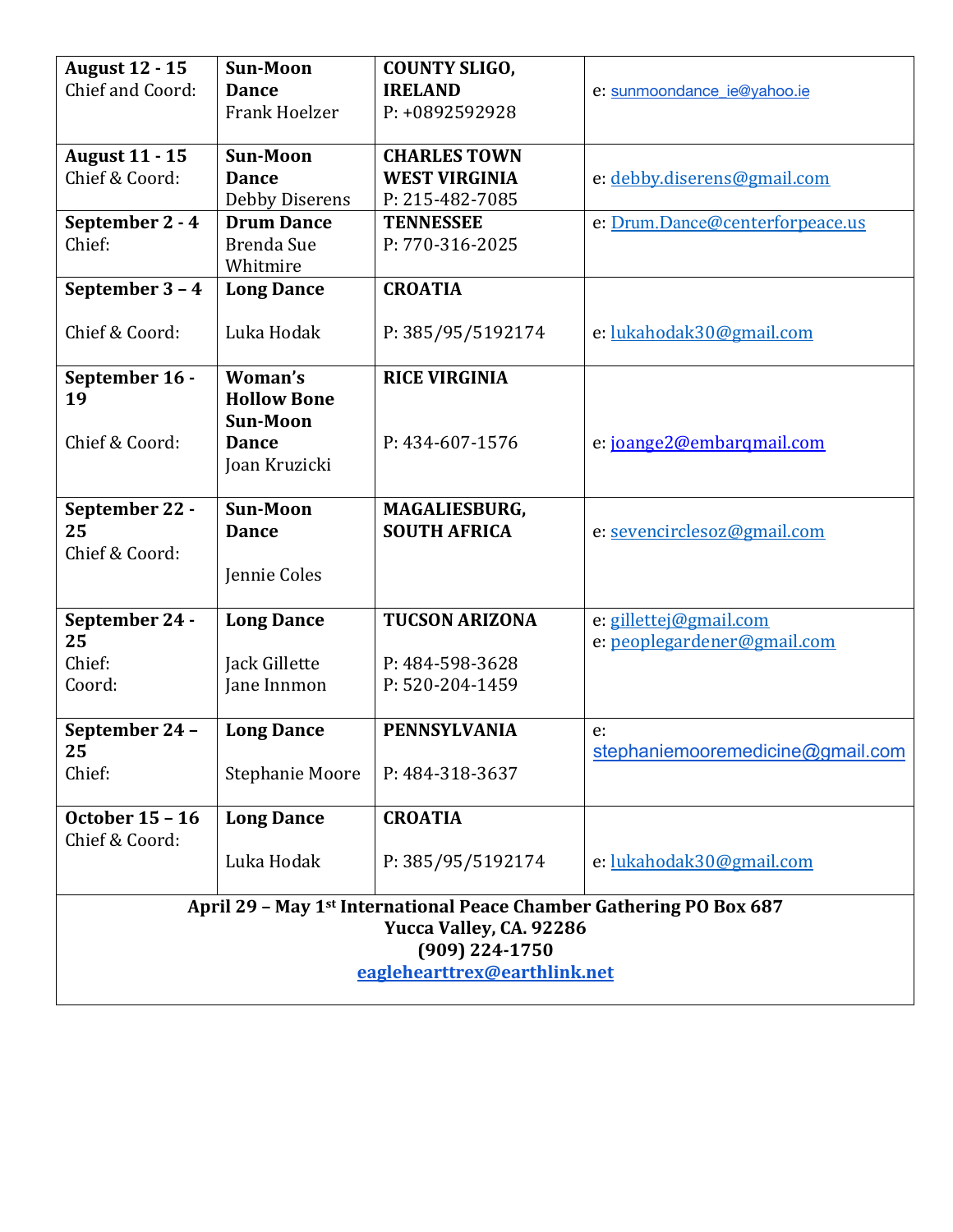| Dec 18 - 21<br>Chief & Coord:                             | <b>Sun-Moon Dance</b><br>Miguel Kavlin                       | <b>BOLIVIA</b><br>whatsapp<br>+59168931063 | e: miguelkavlin@gmail.com                                                                       |
|-----------------------------------------------------------|--------------------------------------------------------------|--------------------------------------------|-------------------------------------------------------------------------------------------------|
| January 14 15,<br>2023                                    | <b>Long Dance</b>                                            | <b>TENNESSEE</b>                           |                                                                                                 |
| Chief & Coord:<br>Chief & Coord:                          | <b>Katy Koontz</b><br><b>Colby McLemore</b>                  | P: 865-660-2775                            | e: Long.Dance@centerforpeace.us                                                                 |
|                                                           |                                                              | <b>Other Dances</b>                        |                                                                                                 |
| Joseph's students.                                        |                                                              |                                            | The section provides a list of ceremonies that come from the visions and inspiration of some of |
| Valerie Eagle<br><b>Heart Meyer</b>                       | <b>Prayer Dances</b><br>in Southern<br>California            | <b>CALIFORNIA</b><br>P: 909-224-1750       | e: eaglehearttrex@earthlink.net                                                                 |
| <b>Brenda Sue</b><br>Whitmire<br>Sylvia Arce<br>LionHeart | <b>Women's Web of</b><br>Life                                | <b>CALIFORNIA</b>                          | e: bswhitmire@windstream.net                                                                    |
| <b>Heather Robinson</b><br>Jennilea Beem                  | <b>Women's Web of</b><br><b>LIfe</b>                         | <b>TENNESSEE</b>                           | e: heather@centerforpeace.us<br>e: jennilea@centerforpeace.us                                   |
| Tom and Kristen<br><b>Bissinger</b>                       | <b>Sand Hill Crane</b><br><b>Dance</b><br><b>Corn Dance</b>  | <b>PENNSYLVANIA</b><br>P: 610-469-9029     | e: krisbiss601@gmail.com<br>e: tomasbiss@gmail.com                                              |
| Martha Boose                                              | <b>The Star Water</b><br><b>Honor Dance</b>                  | <b>TUCSON ARIZONA</b>                      | e: mamaphd64@gmail.com                                                                          |
| Lindsley Field                                            | Grandmother<br><b>Oak Long Dance</b>                         | <b>SOUTH CAROLINA</b>                      | e: mysticheartdancer@gmail.com                                                                  |
| Luka Hodak                                                | Dance to Bring a<br><b>Balance to</b><br><b>Mother Earth</b> | <b>CROATIA</b>                             | e: lukahodak30@gmail.com                                                                        |
| <b>Candy Barbee</b>                                       | <b>Dragon Dance of</b><br><b>Creation</b>                    | <b>TENNESSEE</b>                           | e: candy.barbee@gmail.com                                                                       |
| Uwe Graf                                                  | <b>Corn Dance</b>                                            | <b>GERMANY</b>                             | e: uwegraf@angerbach.de                                                                         |
| Lakota OneHeart<br>Llama Dean                             | <b>Earth Sun-Moon</b><br><b>Dance</b>                        | <b>VIRGINIA</b><br>P: 757-646-8870         | e: rebelmystic@cox.net<br>e: JClark4979@aol.com                                                 |
|                                                           | Dance of the<br><b>Heart</b>                                 | P: 703-969-4365                            |                                                                                                 |